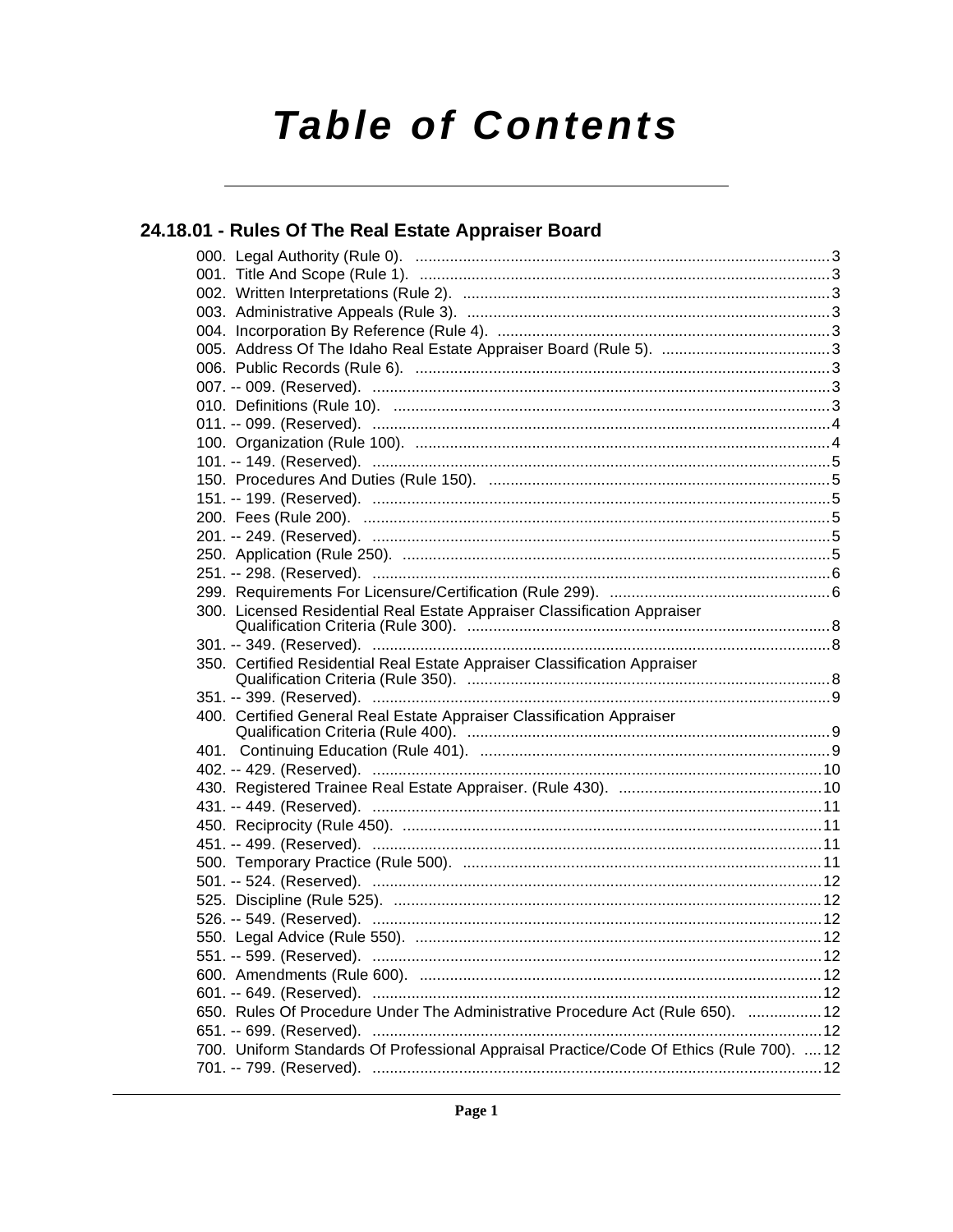### **Table of Contents (cont'd)**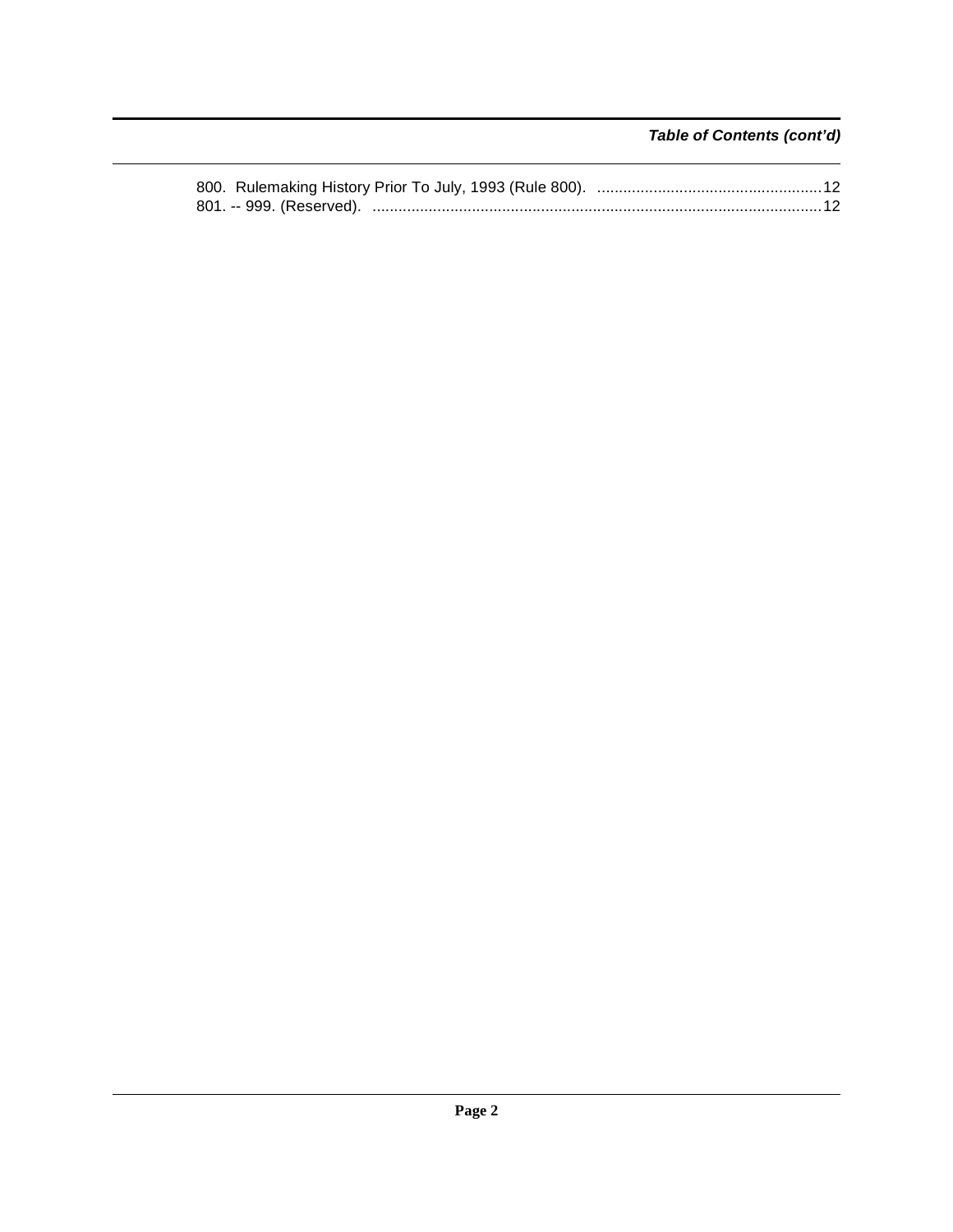#### **IDAPA 24 TITLE 18 CHAPTER 01**

#### **24.18.01 - RULES OF THE REAL ESTATE APPRAISER BOARD**

#### <span id="page-2-1"></span><span id="page-2-0"></span>**000. LEGAL AUTHORITY (RULE 0).**

These rules are hereby prescribed and established pursuant to the authority vested in the Real Estate Appraiser Board by the provisions of Section 54-4106, Idaho Code. (7-1-93)

#### <span id="page-2-2"></span>**001. TITLE AND SCOPE (RULE 1).**

These rules shall be cited as IDAPA 24.18.01, "Rules of the Real Estate Appraiser Board". (7-1-97)

#### <span id="page-2-3"></span>**002. WRITTEN INTERPRETATIONS (RULE 2).**

The board may have written statements that pertain to the interpretation of the rules of this chapter. Such interpretations, if any, are available for public inspection and copying at cost in the main office of the Bureau of Occupational Licenses. (3-13-02) Occupational Licenses.

#### <span id="page-2-4"></span>**003. ADMINISTRATIVE APPEALS (RULE 3).**

Administrative appeals shall be governed by the Administrative Procedure Act, Title 67, Chapter 52, Idaho Code. (3-13-02)

#### <span id="page-2-5"></span>**004. INCORPORATION BY REFERENCE (RULE 4).**

The document titled "Uniform Standards of Professional Appraisal Practice (USPAP)", 2003 Edition published by the Appraisal Foundation and effective January 1, 2003 as referenced in Subsection 700, is herein incorporated by reference and is available for review at the Board's office and may be purchased from the Appraisal Foundation.

(3-20-04)

#### <span id="page-2-6"></span>**005. ADDRESS OF THE IDAHO REAL ESTATE APPRAISER BOARD (RULE 5).**

[The office of the Real Estate Appraiser Board is located within the Bureau of Occupational Licenses, Owyhee Plaza,](http://www2.state.id.us/ibol/rea) 1109 Main Street, Suite 220Boise, Idaho 83702-5642. The phone number of the Board is (208) 334-3233. The Board's FAX number is (208) 334-3945. The Board's e-mail address is ibol@ibol.state.id.us. The Board's official web site is at www2.state.id.us/ibol/rea. (3-13-02)

#### <span id="page-2-7"></span>**006. PUBLIC RECORDS (RULE 6).**

The records associated with the Real Estate Appraiser Board are subject to the provisions of the Idaho Public Records Act, Title 9, Chapter 3, Idaho Code. (3-13-02)

#### <span id="page-2-8"></span>**007. -- 009. (RESERVED).**

#### <span id="page-2-14"></span><span id="page-2-9"></span>**010. DEFINITIONS (RULE 10).**

The definitions numbered one through twelve (1-12), appearing at Section 54-4104, Idaho Code are incorporated herein by reference as if set forth in full. (7-1-93) herein by reference as if set forth in full.

<span id="page-2-10"></span>**01.** Advisory Committee. A committee of state certified or licensed real estate appraisers appointed by the board to provide technical assistance relating to real estate appraisal standards and real estate appraiser experience, education and examination requirements that are appropriate for each classification of state certified or licensed real estate appraiser. (7-1-93)

<span id="page-2-11"></span>**02. Appraisal Foundation**. The Appraisal Foundation means the Appraisal Foundation established on er 30. 1987, as a not-for-profit corporation under the laws of Illinois. (7-1-97) November 30, 1987, as a not-for-profit corporation under the laws of Illinois.

<span id="page-2-13"></span>**03. Appraiser Qualifications Board**. Appraiser Qualifications Board of the Appraisal Foundation es the qualifications criteria for licensing, certification and recertification of appraisers. (7-1-97) establishes the qualifications criteria for licensing, certification and recertification of appraisers.

<span id="page-2-12"></span>**04. Appraisal Standards Board**. The Appraisal Standards Board of the Appraisal Foundation develops, publishes, interprets and amends the Uniform Standards of Professional Appraisal Practice (USPAP) on behalf of appraisers and users of appraisal services. (7-1-97) behalf of appraisers and users of appraisal services.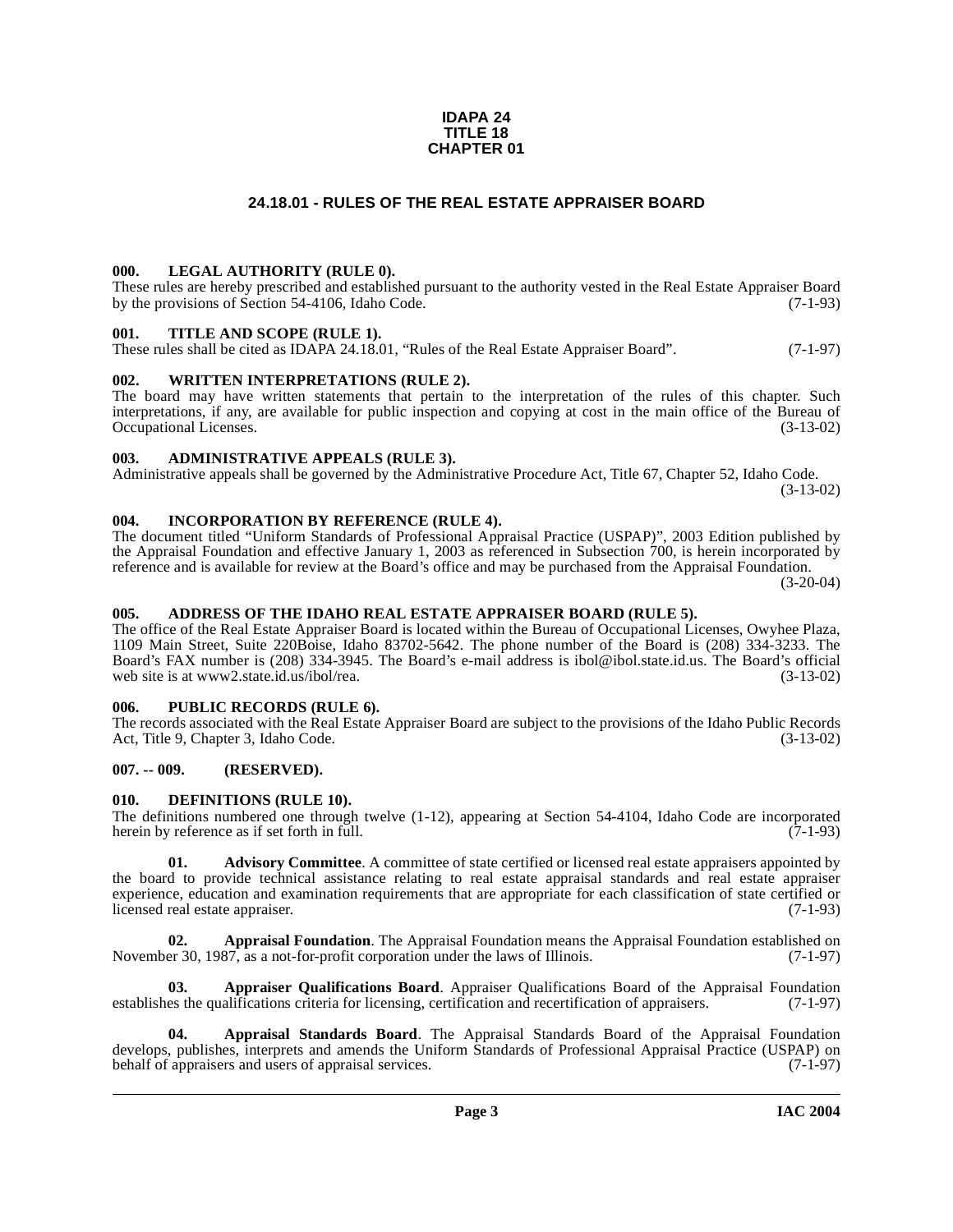**05. Bureau**. The Bureau means the Bureau of Occupational Licenses, as prescribed in Sections 54-<br>a) and 67-2601, Idaho Code. (3-13-02)  $4106(2)(a)$  and  $67-2601$ , Idaho Code.

**06.** Chief. The Bureau Chief of the Bureau of Occupational Licenses as established by Section 67-<br>
(7-1-93) 2602, Idaho Code.

<span id="page-3-6"></span><span id="page-3-4"></span>**07.** Classroom Hour. Fifty (50) minutes out of each sixty (60) minute hour. (7-1-93)

**08. Field Real Estate Appraisal Experience**. Personal inspections of real property, assembly and analysis of relevant facts, and, by the use of reason and the exercise of judgement, formation of objective opinions as to the market or other value of such properties or interests therein and preparation of written appraisal reports or other memoranda showing data, reasoning, and conclusion. Professional responsibility for the valuation function is essential. (7-1-93) essential. (7-1-93)

<span id="page-3-5"></span>**09. FIRREA**. Title XI, Financial Institutions Reform, Recovery and Enforcement Act of 1989 was designed to ensure that more reliable appraisals are rendered in connection with federally related transactions.

(7-1-93)

<span id="page-3-7"></span>**10. Nationally Recognized Appraisal Organization**. An appraisal organization which is a member of The Appraisal Foundation. (7-1-93)

<span id="page-3-10"></span>**11. Real Estate**. In addition to the previous definition in Section 54-4104(7), Idaho Code will also identified parcel or tract of land, including improvements, if any. (7-1-93) mean an identified parcel or tract of land, including improvements, if any.

**12. Real Property**. In addition to the previous definition in Section 54-4104(8), Idaho Code will also e or more defined interests, benefits, or rights inherent in the ownership of real estate. (7-1-93) mean one or more defined interests, benefits, or rights inherent in the ownership of real estate.

<span id="page-3-13"></span><span id="page-3-12"></span><span id="page-3-11"></span>**13. Residential Unit**. Real estate with a current highest and best use of a residential nature. (7-1-93)

**14. Specialized Appraisal Services**. Services which include situations in which an appraiser is employed or retained to provide appraisal services that do not fall within the defined term "appraisal assignments". Specialized appraisal services relate to the employer's or client's individual needs or investment objectives and commonly include specialized marketing and financing studies as well as analysis, opinions, and conclusions rendered in connection with activities such as real estate brokerage, mortgage banking, and real estate counseling, including real estate tax counseling. including real estate tax counseling.

<span id="page-3-14"></span>**15. Uniform Standards of Professional Appraisal Practice Or USPAP**. Those uniform standards adopted by the Appraisal Foundation's Appraisal Standards Board. These standards may be altered, amended, interpreted, supplemented, or repealed by the Appraisal Standards Board (ASB) from time to time. (3-13-02)

#### <span id="page-3-0"></span>**011. -- 099. (RESERVED).**

#### <span id="page-3-9"></span><span id="page-3-1"></span>**100. ORGANIZATION (RULE 100).**

<span id="page-3-3"></span>**01. Board Name**. In accordance with Idaho Statutes, the name of this Board shall be the Idaho Real Estate Appraiser Board, hereafter called the Board. Whenever reference is made to "Law," the same shall refer to the Laws of the state of Idaho. (7-1-93)

**02. Organization Of Board**. At the first meeting of each year, the Board shall organize and elect from its members a Chairman and Vice Chairman who shall assume the duties of their respective offices immediately upon such selection.

#### <span id="page-3-8"></span><span id="page-3-2"></span>**03. Board Members And Duties**. (7-1-93)

**a.** Chairman - The Chairman shall be a voting member of the Board, and when present preside at all meetings, appoint with the consent of the Board all committees, and shall otherwise perform all duties pertaining to the office of Chairman. The Chairman shall be an ex-officio member of all committees. (7-1-93) the office of Chairman. The Chairman shall be an ex-officio member of all committees.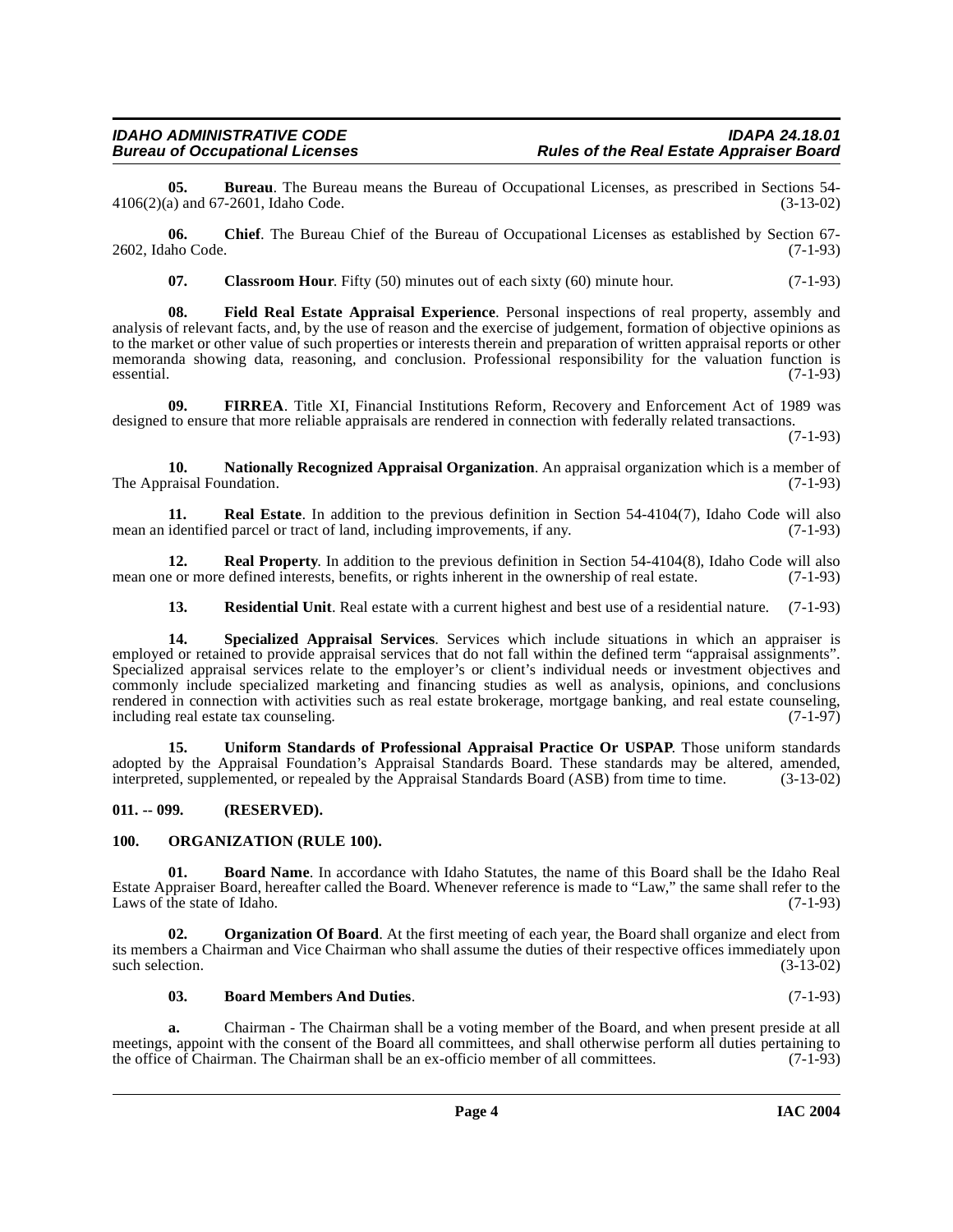**b.** Vice-Chairman - The Vice Chairman shall, in the absence or incapacity of the Chairman, exercise the duties and possess all the powers of the Chairman. (7-1-93)

#### <span id="page-4-0"></span>**101. -- 149. (RESERVED).**

#### <span id="page-4-15"></span><span id="page-4-1"></span>**150. PROCEDURES AND DUTIES (RULE 150).**

**01. Meetings**. The Board shall meet at least four (4) times annually and at such other times as d by the Board or its chairman. (7-1-93) requested by the Board or its chairman.

<span id="page-4-19"></span>**02.** Voting - A Quorum Shall Be Three Board Members. A majority vote of the quorum present considered the action of the Board as a whole. (7-1-97) shall be considered the action of the Board as a whole.

#### <span id="page-4-2"></span>**151. -- 199. (RESERVED).**

#### <span id="page-4-12"></span><span id="page-4-3"></span>**200. FEES (RULE 200).**

Fees are established in accord with Section 54-4113, Idaho Code as follows: (7-1-93)

**01. Application**. Application fee for Certification/Registration/License - two hundred fifty dollars  $(3-13-02)$ 

**02. Original Certification/License**. Original Certification/License - one hundred twenty-five dollars  $(3-30-01)$   $(3-30-01)$ 

<span id="page-4-16"></span><span id="page-4-14"></span><span id="page-4-8"></span>**03. Certification/License Renewal**. Certification/License renewal - two hundred fifty dollars (\$250\*). (3-30-01)

**04.** Reinstatement. Reinstatement fees are as provided in Section 67-2614, Idaho Code - twenty-five  $(7-1-93)$ dollars  $(\$25)$ .

<span id="page-4-13"></span><span id="page-4-6"></span>**05.** Application For Reciprocity. Application for reciprocity - two hundred fifty dollars (\$250<sup>\*</sup>). (3-30-01)

**06. Original Certification/License Via Reciprocity**. Original Certification/License via reciprocity one hundred twenty-five dollars (\$125\*). (3-30-01)

<span id="page-4-17"></span>**07. Temporary Permit**. Temporary permit - one hundred dollars (\$100). (7-1-93)

<span id="page-4-18"></span><span id="page-4-9"></span>**08. Trainee Registration Fee**. Trainee registration fee - fifty dollars (\$50). (3-13-02)

**09. Examination And Reexamination Fees**. Examination and Reexamination fees will be calculated based on the actual cost of the examination. Successful applicants will be notified of the fees at the time they are scheduled for examination. (7-1-97)

<span id="page-4-11"></span><span id="page-4-10"></span>**10. Fees Are Non-Refundable**. Fees are non-refundable. (7-1-93)

**11. Fees Followed By "\*" Means**. Proposed fees for these categories marked with an asterisk include an estimated twenty five-dollars (\$25) to be submitted by the state to federal government. Title XI, Section 1109 requires each state to submit a roster listing of state certified/licensed appraisers to the Appraiser Subcommittee "no less than annually". The state is also required to collect from such individuals who perform appraisals in federally related transactions an annual registry fee of "not more than twenty five dollars (\$25)", such fees to be transmitted by the state to the federal government on an annual basis. (7-1-93)

#### <span id="page-4-4"></span>**201. -- 249. (RESERVED).**

#### <span id="page-4-7"></span><span id="page-4-5"></span>**250. APPLICATION (RULE 250).**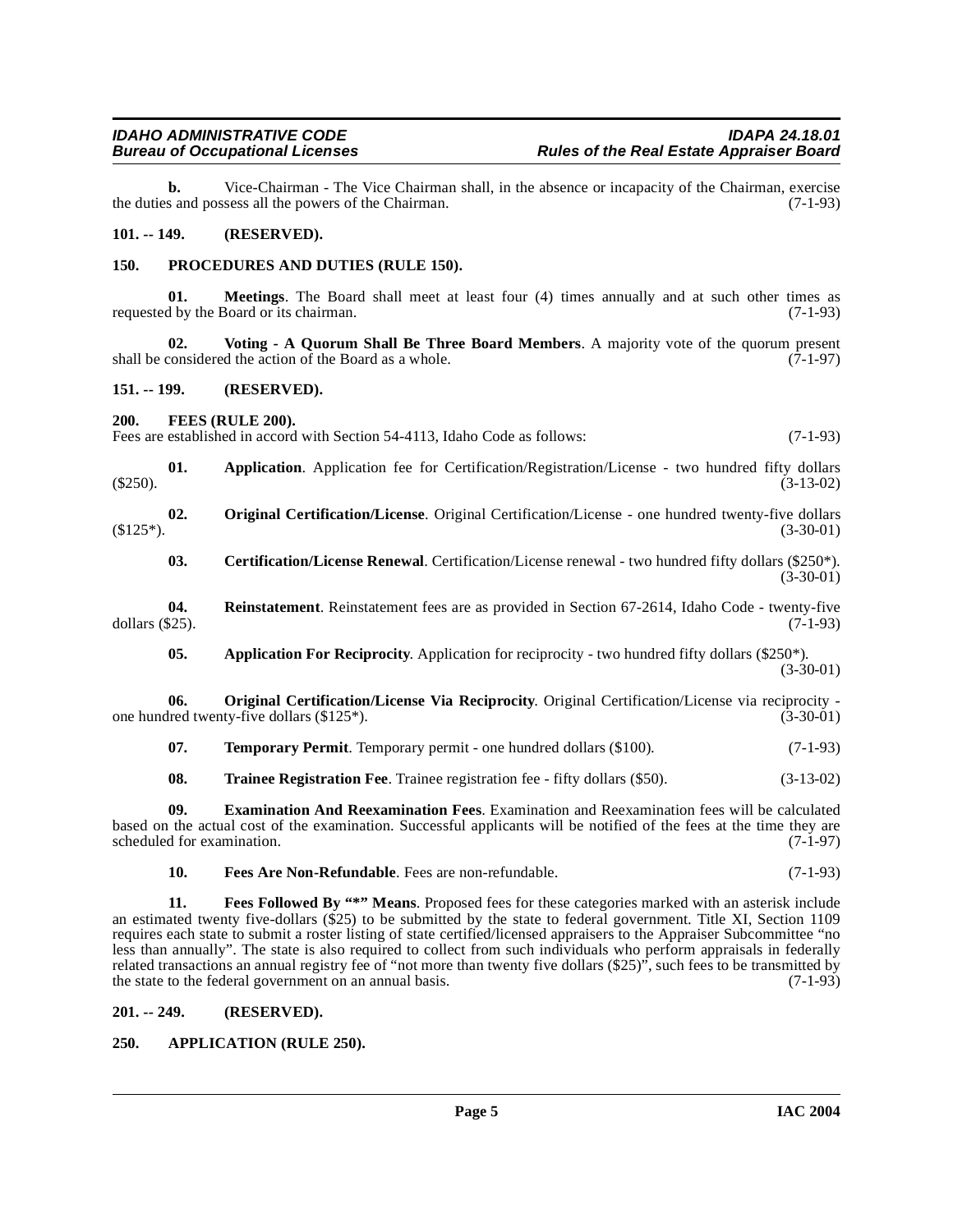<span id="page-5-5"></span>**01. Filing Application With Supporting Documents And Fees**. Any person desiring to apply for certification/licensure must submit a completed application with required supporting documents and appropriate fees to the Bureau at its official address. After the qualifications have been reviewed/verified and approved by the Board, the applicant will receive the pre-approved examination application and must submit the appropriate fees to the examining entity. (3-13-02)

<span id="page-5-2"></span>**02. Application Deadline Date**. Completed applications must be received by the Bureau at least thirty (30) days prior to the next scheduled board meeting in order to be reviewed by the Board. Applications received less than thirty (30) days in advance will be held until a subsequent meeting. (3-13-02)

<span id="page-5-4"></span>**03. Eligibility For Examination**. The qualified applicant will be assigned to the first available tion subsequent to determination of eligibility. (7-1-97) examination subsequent to determination of eligibility.

<span id="page-5-7"></span>**04. Trainee Registration Application**. Any person desiring registration as a trainee must submit a completed application with required supporting documents and appropriate fees to the Bureau at its official address. Completed applications must be received by the Bureau at least thirty (30) days prior to the next scheduled Board meeting in order to be reviewed by the Board.  $(3-13-02)$ meeting in order to be reviewed by the Board.

#### <span id="page-5-0"></span>**251. -- 298. (RESERVED).**

#### <span id="page-5-6"></span><span id="page-5-1"></span>**299. REQUIREMENTS FOR LICENSURE/CERTIFICATION (RULE 299).**

All applicants for licensure/certification in any real estate appraiser classification must meet the following requirements in addition to those requirements set forth in Sections 300, 350, and 400 below. All applicants for trainee registration must meet the following requirements regarding education set forth in Section 299 in addition to those requirements set forth in Section 430. (3-13-02)

**Examination**. Successful completion of an examination approved by the Board pursuant to the guidelines of the Appraisal Foundation. (7-1-97)

#### <span id="page-5-3"></span>**02. Education**. (7-1-97)

**a.** Credit toward the classroom hour requirement may only be granted where the length of the educational offering is at least fifteen (15) hours, and the individual successfully completes an examination pertinent to the educational offering. (7-1-97) to the educational offering.

| Credit for the classroom hour requirement may be obtained from the following: | $(7-1-97)$ |
|-------------------------------------------------------------------------------|------------|
| Colleges or Universities.                                                     | $(7-1-97)$ |

- ii. Community or Junior Colleges. (7-1-97)
- iii. Any member of the Appraisal Foundation. (7-1-97)
- iv. State or Federal Agencies or Commissions. (7-1-97)
- v. Other providers approved by the Board. (7-1-97)

**c.** Only those courses completed preceding the date of application will be accepted for meeting nal requirements. (3-18-99) educational requirements.

**d.** Course credits which are obtained from the course provider by challenge examination without the course will not be accepted. (3-18-99) attending the course will not be accepted.

**e.** Various appraisal courses may be credited toward the classroom hour education requirement. Applicants must demonstrate that their education involved coverage of all topics listed below. Licensed Residential and Certified Residential must include emphasis in one (1) to four (4) unit residential properties; Certified General must include emphasis in nonresidential properties. (7-1-97)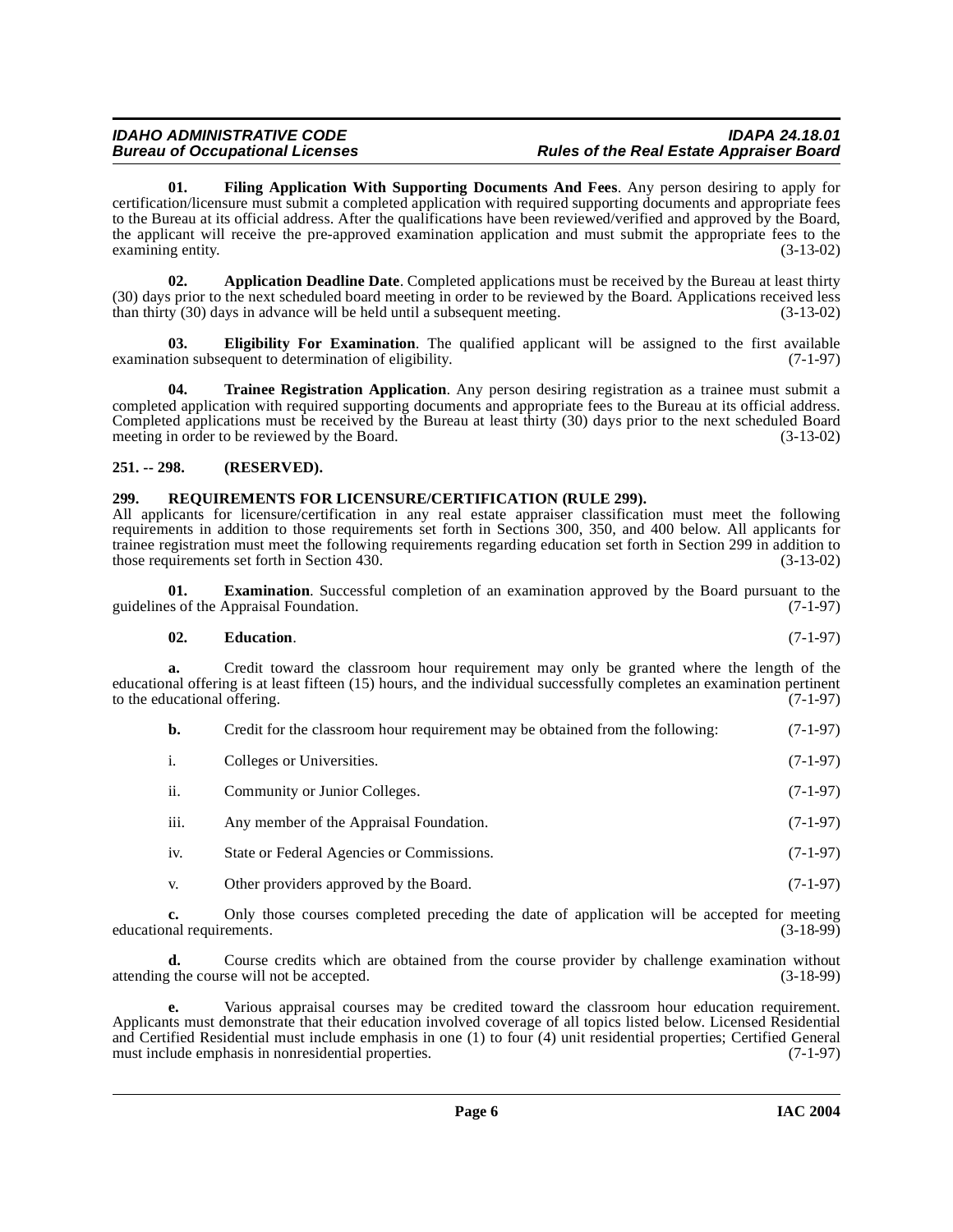| i.    | Influences on Real Estate Value.   | $(7-1-97)$ |
|-------|------------------------------------|------------|
| ii.   | Legal Considerations in Appraisal. | $(7-1-97)$ |
| iii.  | Types of Value.                    | $(7-1-97)$ |
| iv.   | Economic Principles.               | $(7-1-97)$ |
| V.    | Real Estate Markets and Analysis.  | $(7-1-97)$ |
| vi.   | Valuation Process.                 | $(7-1-97)$ |
| vii.  | Property Description.              | $(7-1-97)$ |
| viii. | Highest and Best Use Analysis.     | $(7-1-97)$ |
| ix.   | Appraisal Statistical Concepts.    | $(7-1-97)$ |
| X.    | Sales Comparison Approach.         | $(7-1-97)$ |
| xi.   | Site Value.                        | $(7-1-97)$ |
| xii.  | Cost Approach.                     | $(7-1-97)$ |
| xiii. | Income Approach.                   | $(7-1-97)$ |
| xiv.  | Valuation of Partial Interests.    | $(7-1-97)$ |
| XV.   | Appraisal Standards and Ethics.    | $(7-1-97)$ |

**f.** Advanced courses will be those courses for which an introductory or basic course is required. Typically classes titled "Introductory," "Basic," or "Principles" will not be accepted for advanced requirements.

(7-1-97)

#### <span id="page-6-0"></span>**03. Experience**. (7-1-97)

**a.** The work product claimed for experience credit must be in conformity with the USPAP or shall be in compliance with generally accepted standards which were in effect at the time those appraisals were prepared.

 $(3-13-02)$ 

**b.** On or after July 1, 2003, appraisal experience must be obtained as a registered trainee or as a licensed or certified appraiser. A year of experience is equal to a minimum of one thousand (1,000) hours worked during a consecutive twelve (12) month period. Regardless of the number of experience hours submitted or obtained during any twelve (12) month period, no more than one thousand (1,000) of those hours may be credited to meet this requirement. Hours obtained in excess of one thousand  $(1,000)$  hours during any consecutive twelve  $(12)$  month period may not be credited or carried over into the next twelve  $(12)$  month period.  $(3-13-02)$ period may not be credited or carried over into the next twelve  $(12)$  month period.

**c.** Only experience gained during the five (5) years preceding application will be considered for evaluation. (7-1-97) evaluation.  $(7-1-97)$ 

**d.** Acceptable non field appraisal experience includes, but is not limited to the following: Fee and Staff appraisal analysis, tax appraisal, appraisal analysis, review appraisal, real estate counseling, highest and best use analysis, and feasibility analysis/study. (3-18-99)

**e.** An appraiser applying for certification/licensure must verify his completion of the required experience via affidavit, under oath subject to penalty of perjury, and notarized on a form provided by the Board. (7-1-97)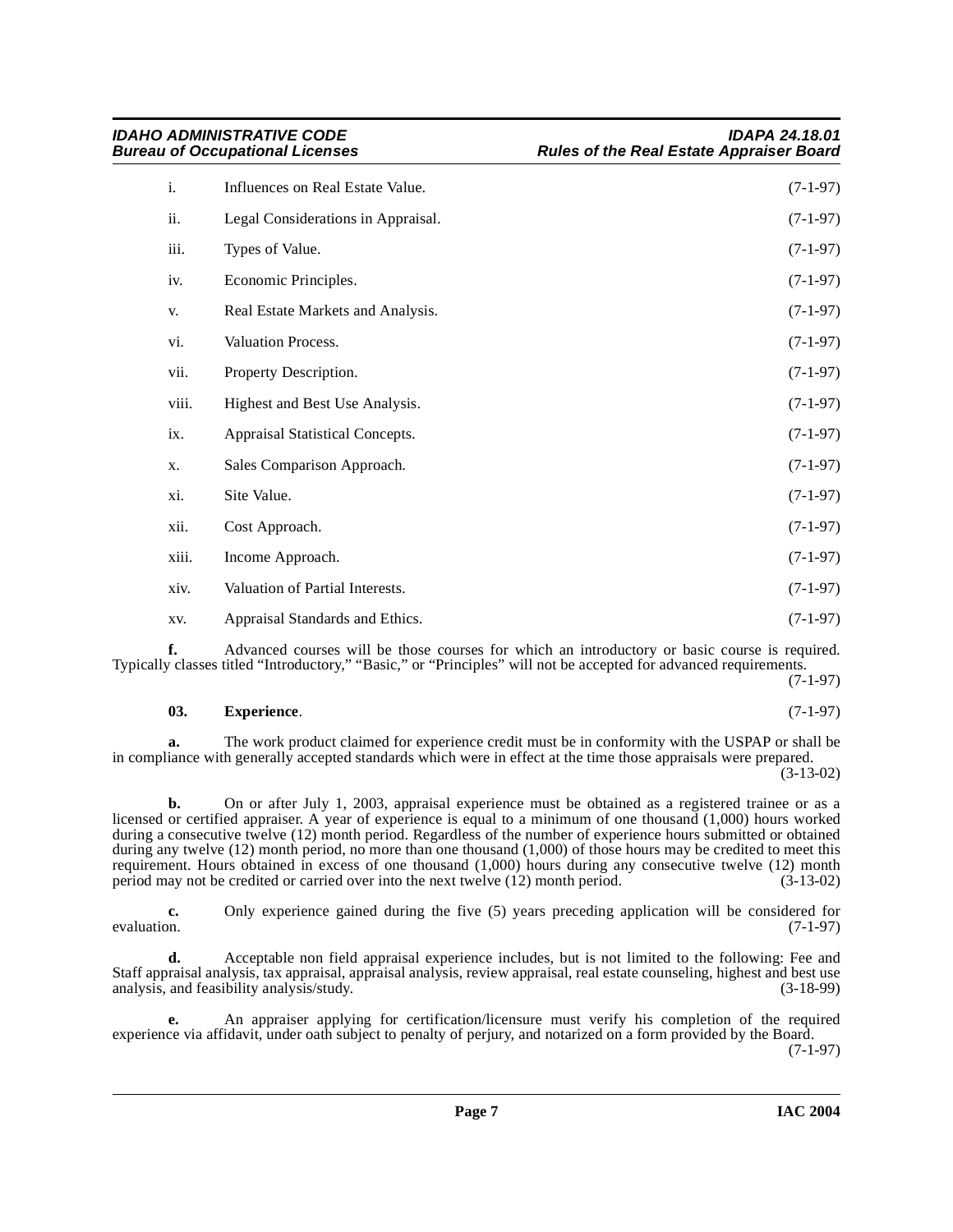i. To demonstrate experience the Board requires submission of a log which details hours claimed for experience credit.

ii. The Board reserves the right to contact an employer for confirmation of length and extent of experience claimed. This may require an employer to submit appraisal reports and/or an affidavit. (7-1-97)

iii. The Board may request submission of written reports or file memoranda which substantiate an t's claim for experience credit. (7-1-97) applicant's claim for experience credit.

**f.** Ad valorem tax appraisers who demonstrate that they use techniques to value properties similar to those used by appraisers and effectively use the process as defined in Subsection 010.10, Field Real Estate Appraisal Experience will receive experience credit. Experience will receive experience credit.

#### <span id="page-7-4"></span><span id="page-7-0"></span>**300. LICENSED RESIDENTIAL REAL ESTATE APPRAISER CLASSIFICATION APPRAISER QUALIFICATION CRITERIA (RULE 300).**

The state licensed residential real estate appraiser classification applies to the appraisal of residential real property consisting of one (1) to four (4) noncomplex residential units having a transaction value less than one million dollars  $(1,000,000)$  and complex one (1) to four (4) residential units having a transaction value less than two hundred fifty thousand dollars (\$250,000). Applicants must meet the following examination, education, and experience requirements in addition to complying with Section 299. Subsequent to being licensed, an individual must meet the continuing education requirement. (7-1-97)

**01. Education**. As a prerequisite to taking the examination for licensure as an Idaho Licensed Real Estate Appraiser, an applicant shall present evidence satisfactory to the board that he has successfully completed not less than ninety (90) classroom hours of courses in subjects related specifically to real estate appraisal approved by the board. Each applicant must have successfully completed not less than seventy (70) classroom hours of study related to those topics outlined under Subsection 299.02.e., the basic principles of real estate appraising. Not less than fifteen (15) and no more than twenty (20) classroom hours of studies within the last five (5) years specifically relating to the USPAP, and Code of Ethics will be credited to the classroom hour requirement. (3-13-02)

**02. Experience**. Prerequisite to sit for the examination: (7-1-97)

**a.** Equivalent of two (2) years appraisal experience (see Subsection 299.03.b.). Experience documentation in the form of reports or file memoranda should be available to support the claim for experience.

(7-1-97)

**b.** Of the required two thousand (2,000) hours, the applicant must accumulate a minimum of one thousand five hundred  $(1,500)$  hours from field real estate appraisal experience. The balance of five hundred (500) hours may include non field experience, refer to Subsection 299.03.c. (7-1-97) hours may include non field experience, refer to Subsection 299.03.c.

#### <span id="page-7-1"></span>**301. -- 349. (RESERVED).**

#### <span id="page-7-3"></span><span id="page-7-2"></span>**350. CERTIFIED RESIDENTIAL REAL ESTATE APPRAISER CLASSIFICATION APPRAISER QUALIFICATION CRITERIA (RULE 350).**

The State Certified Residential Real Estate Appraiser classification applies to the appraisal of residential properties of four (4) or less units without regard to transaction value or complexity. Applicants must meet the following examination, education, and experience requirements in addition to complying with Section 299. Subsequent to being certified an individual must meet the continuing education requirement. (7-1-97)

**01.** Education. As a prerequisite to taking the examination for certification as an Idaho Certified Residential Real Estate Appraiser, an applicant shall present evidence satisfactory to the board that he has successfully completed not less than one hundred twenty (120) classroom hours of courses in subjects related to real estate appraisal approved by the board. Each applicant must have successfully completed not less than ninety (90) classroom hours of study related to those topics outlined under Subsection 299.02.e., the basic principles of real estate appraising and thirty (30) classroom hours of advanced residential or non-residential specialized courses relating to the topics specified at Subsection 299.02.e. Not less than fifteen (15) and no more than twenty (20) classroom hours of studies within the last five (5) years specifically relating to the USPAP, and Code of Ethics; will be credited to the classroom hour requirement. (3-13-02)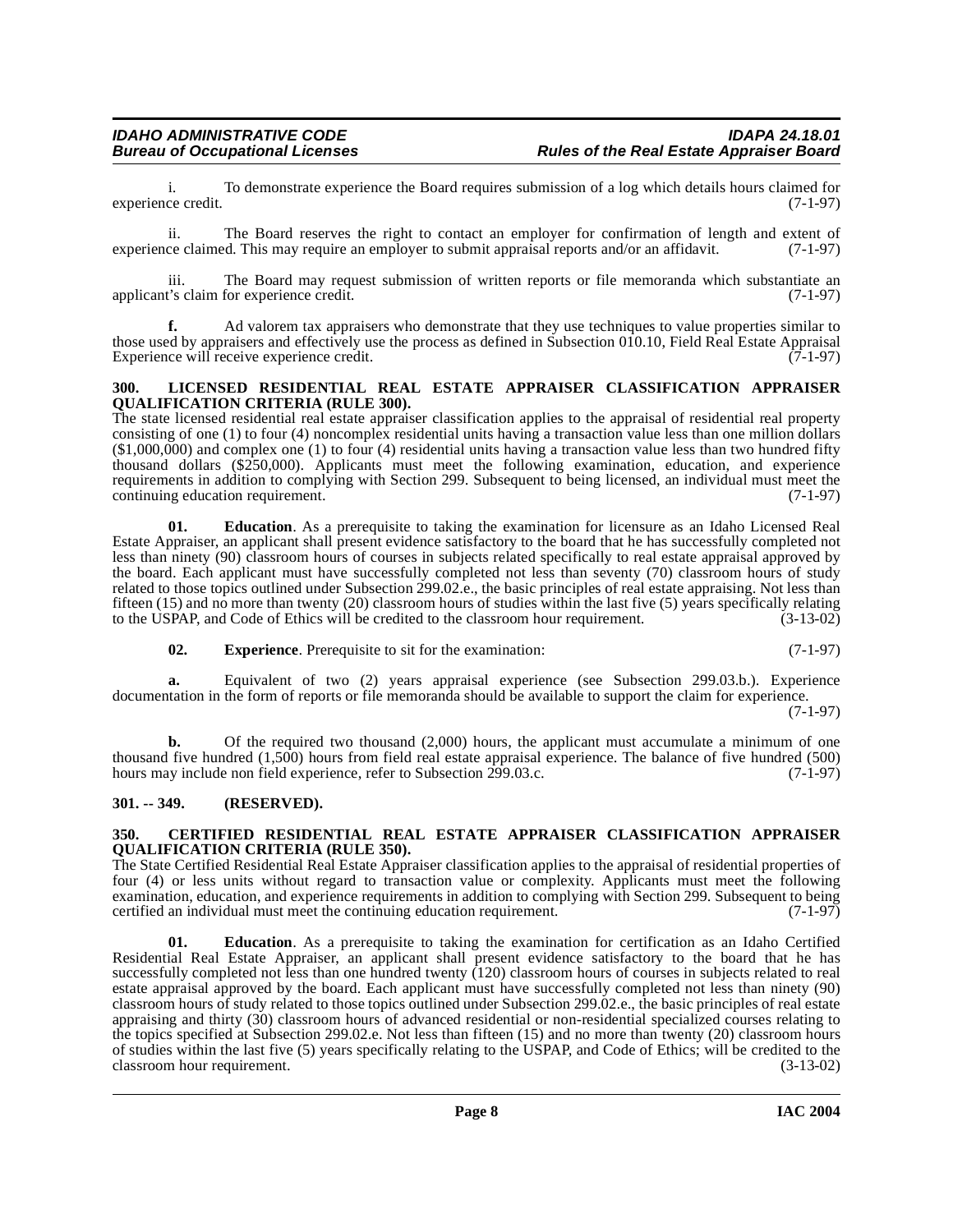#### **02. Experience**. (3-18-99)

**a.** Prerequisite to sit for the examination: Equivalent of three (3) years appraisal experience (see Subsection 299.03.b.). Experience documentation in the form of reports or file memoranda should be available to support the claim for experience. (3-18-99) support the claim for experience.

**b.** The applicant must accumulate a minimum of two thousand five hundred (2,500) hours of real estate appraisal experience in not less than thirty (30) months. Two thousand (2,000) hours of the experience shall be from residential field appraisal experience. The balance of five hundred (500) hours may include non field experience, refer to Subsection 299.03.c. experience, refer to Subsection 299.03.c.

#### <span id="page-8-0"></span>**351. -- 399. (RESERVED).**

#### <span id="page-8-3"></span><span id="page-8-1"></span>**400. CERTIFIED GENERAL REAL ESTATE APPRAISER CLASSIFICATION APPRAISER QUALIFICATION CRITERIA (RULE 400).**

The State Certified General Real Estate Appraiser classification applies to the appraisal of all types of real property. Applicants must meet the following examination, education, and experience requirements in addition to complying with Section 299. Subsequent to being certified, an individual must meet the continuing education requirement.

(7-1-97)

**01. Education**. As a prerequisite to taking the examination for certification as an Idaho State Certified General Real Estate Appraiser, an applicant shall present evidence satisfactory to the board that he/she has successfully completed not less than one hundred eighty (180) classroom hours of courses in subjects related specifically to real estate appraisal approved by the board. Each applicant must have successfully completed not less than one hundred sixty (160) classroom hours of study related to those topics outlined under Subsection 299.02.e. Not less than fifteen (15) and no more than twenty (20) classroom hours of studies within the last five (5) years specifically relating to the USPAP, and Code of Ethics; and one hundred (100) classroom hours of advanced non residential specialized courses relating to the topics specified at Subsection 299.02.e. (3-13-02)

#### **02. Experience**. (3-18-99)

**a.** Prerequisite to sit for the examination. Equivalent of three (3) years appraisal experience (See Subsection 299.03.b.). Experience documentation in the form of reports or file memoranda should be available to support the claim for experience. support the claim for experience.

**b.** The applicant must accumulate a minimum of three thousand (3,000) hours of appraisal experience in not less than thirty-six (36) months. Two thousand (2,000) hours of the experience must be nonresidential field appraisal experience. The balance of one thousand  $(1,000)$  hours may be solely residential experience or can include up to five hundred (500) hours of nonfield experience as outlined in Subsection 299.03.c.  $(4-5-00)$ up to five hundred  $(500)$  hours of nonfield experience as outlined in Subsection 299.03.c.

#### <span id="page-8-4"></span><span id="page-8-2"></span>**401. CONTINUING EDUCATION (RULE 401).**

All certified/licensed appraisers must comply with the following continuing education requirements: (7-1-97)

<span id="page-8-6"></span>**01. Purpose Of Continuing Education**. The purpose of continuing education is to ensure that the appraiser participates in a program that maintains and increases his skill, knowledge and competency in real estate appraising. (7-1-97) appraising. (7-1-97)

**02. Hours Required**. The equivalent of fifteen (15) classroom hours of instruction in courses or seminars during each year prior to renewal is required. (3-20-04)

<span id="page-8-5"></span>**a.** A classroom hour is defined as fifty (50) minutes out of each sixty (60) minute segment. (7-1-93)

**b.** Credit toward the classroom hour requirement may be granted only where the length of the nal offering is at least two (2) hours. (7-1-97) educational offering is at least two  $(2)$  hours.

**c.** Credit for the classroom hour requirement may be obtained by accredited courses which have been approved by the appraisal members of The Appraisal Foundation and by courses approved by Real Estate Appraiser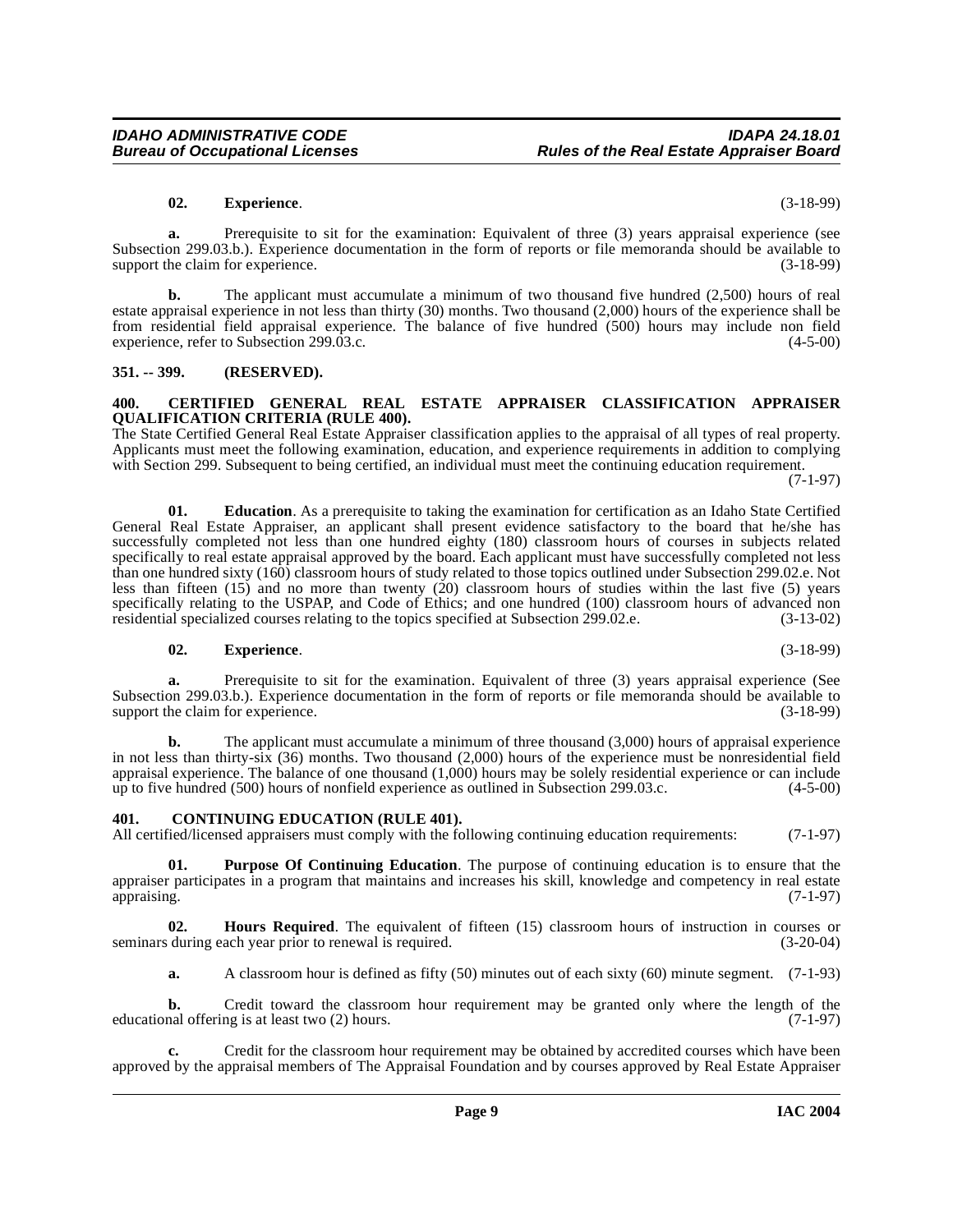Boards of states with reciprocity with Idaho. All other courses must have approval of the Board, which shall require documentation including the instructors and their qualifications, course content, length of course, and its location.<br>Courses shall be approved for a period of four (4) years. (3-13-02) Courses shall be approved for a period of four  $(4)$  years.

**d.** Continuing education hours accumulated during the twelve (12) months immediately preceding the license expiration date that are in excess of the required hours per year may be applied toward meeting the continuing education requirement for the next successive license renewals. No more than thirty (30) continuing education hours in excess of the required fifteen (15) hours shall be carried forward. Excess hours must be used toward meeting the continuing education requirements for the next immediately successive renewal periods only. (3-20-04)

**e.** Once every two (2) years an Idaho State Certified/Licensed Real Estate Appraiser will be required to attend an approved seven (7) hour USPAP update course or the equivalent. An approved fifteen (15) hour USPAP course shall be considered as an equivalent course, however, no excess USPAP hours may be carried forward to meet the two (2) year USPAP update requirement. (3-20-04)

<span id="page-9-2"></span>**03. Credit For Appraisal Educational Processes And Programs**. Continuing education credit may also be granted for participation, other than as a student, in appraisal educational processes and programs. Examples of activities for which credit may be granted are teaching, program development, authorship of textbooks, or similar activities which are determined to be equivalent to obtaining continuing education. (7-1-97)

<span id="page-9-4"></span>**04. Requirement When A Certificate/License Is Cancelled**. For each year (less than five (5)) in which a license is lapsed, canceled, or otherwise non-renewed, fifteen (15) hours of continuing education must be obtained prior to reinstatement. In addition, for each two (2) years (less than five (5)) in which a license is lapsed, canceled, or otherwise non-renewed, a seven (7) hour USPAP update course must be obtained prior to reinstatement. (3-20-04)

<span id="page-9-0"></span>**402. -- 429. (RESERVED).**

#### <span id="page-9-3"></span><span id="page-9-1"></span>**430. REGISTERED TRAINEE REAL ESTATE APPRAISER. (RULE 430).**

**01**. **Scope Of Practice**. An Appraiser Trainee shall not be involved in the appraisal of any property that exceeds the lawful scope of practice of the supervising appraiser. The appraiser trainee shall be subject to USPAP.

(3-13-02)

<span id="page-9-5"></span>**02. Supervision**. The appraiser supervising shall be subject to the following: (3-13-02)

**a.** The appraiser trainee shall be under the direct supervision of an appraiser who holds a current ense in good standing. (3-13-02) Idaho license in good standing.

**b.** A supervising appraiser shall not have been disciplined by the Board within the previous four (4) m acting as a supervisor. (3-13-02) years from acting as a supervisor.

**c.** A supervising appraiser shall be limited to supervising no more than three (3) appraiser trainees.

(3-13-02)

**d.** The supervising appraiser shall be responsible for the training and direct supervision of the training  $(3-13-02)$ appraiser trainee by:

i. Accepting responsibility for all appraisal reports by signing and certifying that the report is in<br>(3-13-02)<br>(3-13-02) compliance with USPAP.

ii. Reviewing all appraiser trainee appraisal report(s); and (3-13-02)

iii. Personally inspecting each appraised property with the appraiser trainee until the supervising appraiser determines the appraiser trainee is competent in accordance with the Competency Provision of USPAP for the property type.  $(3-13-02)$ 

**e.** Each appraiser trainee is permitted to have more than one (1) supervising appraiser. (3-13-02)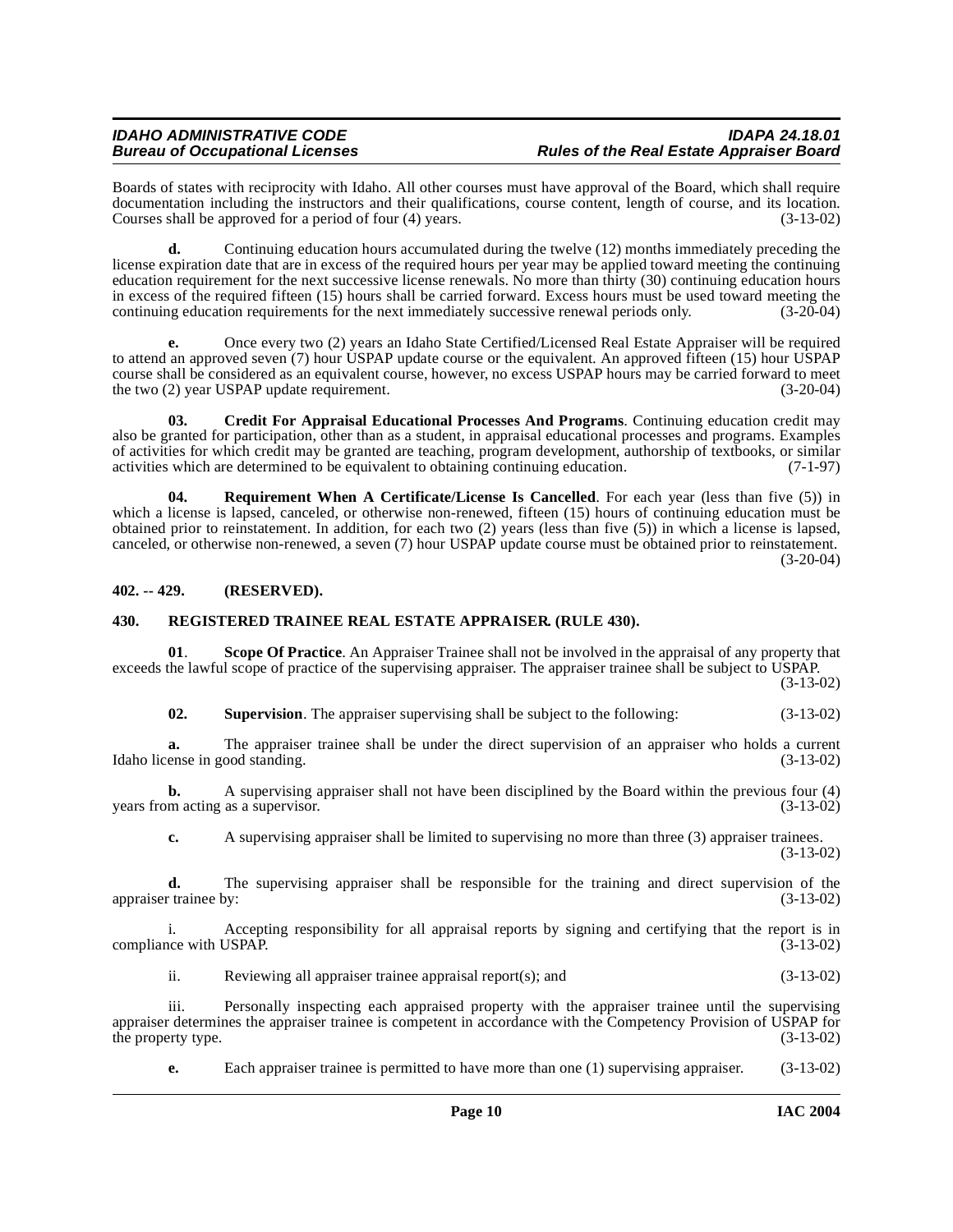**f.** An appraisal log shall be maintained for each supervising appraiser by the appraiser trainee and lude the following for each appraisal: (3-13-02) shall include the following for each appraisal:

| i.   | Type of property.                                                                | $(3-13-02)$ |
|------|----------------------------------------------------------------------------------|-------------|
| ii.  | Client name and address.                                                         | $(3-13-02)$ |
| iii. | Address of subject property.                                                     | $(3-13-02)$ |
| iv.  | Description of work performed.                                                   | $(3-13-02)$ |
| V.   | Number of work hours.                                                            | $(3-13-02)$ |
| vi.  | Signature and license number of the supervising appraiser.                       | $(3-13-02)$ |
| 03.  | <b>Qualification.</b> An appraiser trainee must meet the following requirements: | $(3-13-02)$ |
|      |                                                                                  |             |

<span id="page-10-6"></span><span id="page-10-4"></span>**a.** There is no examination requirement for registration as a Appraiser Trainee.  $(3-13-02)$ 

**b.** Applicants for registration must document completion of at least seventy-five (75) classroom hours of courses in subjects related to real estate appraisal as provided in Section 299, that shall include training in USPAP. (3-13-02)

**04.** Continuing Education. Prior to the second renewal of an appraiser trainee registration the required to obtain: (3-13-02) appraiser trainee shall be required to obtain:

**a.** The equivalent of fifteen (15) classroom hours of instruction in approved courses or seminars during the twelve (12) month period preceding the renewal. (3-13-02)

**b.** All continuing education shall be in compliance with Subsections 401.01 through 401.03.

(3-13-02)

**c.** Continuing education credit may also be granted for participation, other than as a student, in appraisal educational processes and programs. Examples of activities for which credit may be granted are teaching, program development, authorship of textbooks, or similar activities which are determined to be equivalent to obtaining continuing education. (3-13-02) obtaining continuing education.

**d.** The purpose of continuing education is to ensure that the appraiser trainee participates in a program trains and increases skill, knowledge and competence in real estate appraising. (3-13-02) that maintains and increases skill, knowledge and competence in real estate appraising.

#### <span id="page-10-0"></span>**431. -- 449. (RESERVED).**

<span id="page-10-8"></span><span id="page-10-5"></span><span id="page-10-1"></span>

| 450. |     | <b>RECIPROCITY (RULE 450).</b>                                                         |            |
|------|-----|----------------------------------------------------------------------------------------|------------|
|      |     | Applicant must comply with Section 54-4115, Idaho Code.                                | $(7-1-93)$ |
|      | 01. | <b>File Application.</b> File applications on forms provided by the Board.             | $(7-1-93)$ |
|      |     | Submit Statement Verifying Certification Licensure, Submit current noterized statement |            |

<span id="page-10-9"></span>**02. Submit Statement Verifying Certification/Licensure**. Submit current notarized statement verifying certification/licensure in good standing in another state. (7-1-93)

<span id="page-10-7"></span>**03. Reciprocal License Issued**. No reciprocal license will be issued where the applicant was originally licensed in a state other than that upon which the reciprocity application is based. (7-1-97)

#### <span id="page-10-2"></span>**451. -- 499. (RESERVED).**

#### <span id="page-10-10"></span><span id="page-10-3"></span>**500. TEMPORARY PRACTICE (RULE 500).**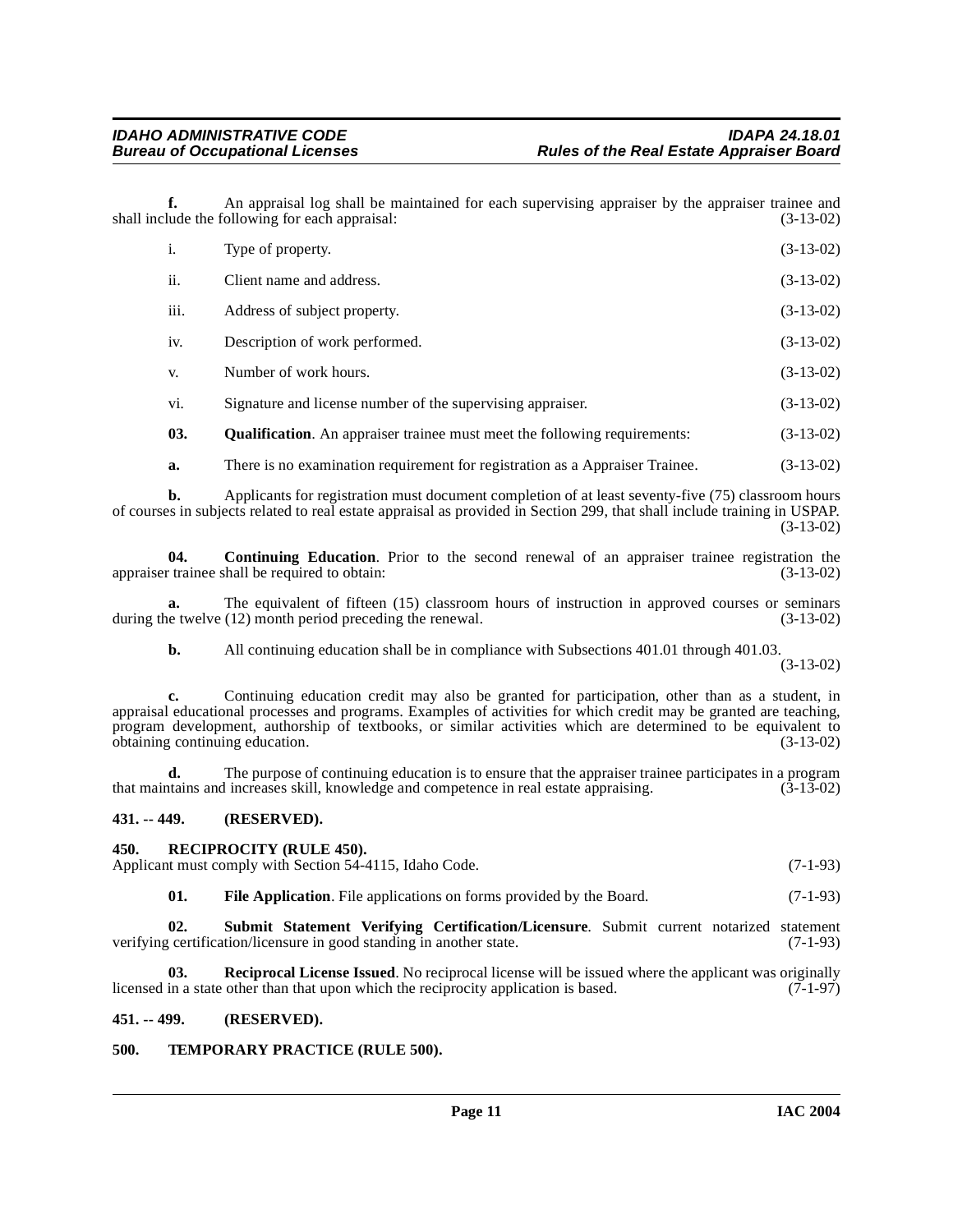<span id="page-11-20"></span>**01. Requirements For Issuance**. A permit to temporarily practice may be issued to individuals coming to Idaho who are certified/licensed in another state and are either transferring to Idaho or have a temporary<br>(7-1-93) assignment in Idaho.

<span id="page-11-19"></span>**02. Provide Proof Of Current Certification Or Licensure**. Must provide proof of current certification or licensure in good standing in another state or meet the requirements as set forth in these rules, and comply with Section 54-4115(3), Idaho Code, regarding irrevocable consent.  $(7-1-93)$ comply with Section 54-4115(3), Idaho Code, regarding irrevocable consent.

<span id="page-11-14"></span>**03. Assignments And Length Of Time Permit Will Be Issued**. Permit to temporarily practice will be issued on a per appraisal assignment basis for a period not to exceed six (6) months. A temporary permit may be extended one (1) time only. (3-18-99) extended one  $(1)$  time only.

#### <span id="page-11-0"></span>**501. -- 524. (RESERVED).**

#### <span id="page-11-17"></span><span id="page-11-1"></span>**525. DISCIPLINE (RULE 525).**

<span id="page-11-15"></span>**01.** Civil Fine. The Board may impose a civil fine not to exceed one thousand dollars (\$1,000) upon a or certified real estate appraiser for each violation of Section 54-4107(1). Idaho Code. (3-18-99) licensed or certified real estate appraiser for each violation of Section  $54-4107(1)$ , Idaho Code.

<span id="page-11-16"></span>**02. Costs And Fees**. The Board may order a licensed or certified real estate appraiser to pay the costs and fees incurred by the Board in the investigation or prosecution of the licensee for violation of Section  $\frac{54-4107(1)}{3-18-99}$ Idaho Code. (3-18-99)

#### <span id="page-11-2"></span>**526. -- 549. (RESERVED).**

<span id="page-11-18"></span><span id="page-11-3"></span>**550. LEGAL ADVICE (RULE 550).**

All legal advice shall be furnished by the Bureau under contract with the Board. (3-13-02)

#### <span id="page-11-4"></span>**551. -- 599. (RESERVED).**

#### <span id="page-11-13"></span><span id="page-11-5"></span>**600. AMENDMENTS (RULE 600).**

The Board may propose to amend these Rules at any meeting of the Board by a favorable vote of three (3) members present, providing a copy of the proposed amendment shall have been mailed to each member of the Board at least fifteen (15) days prior to the meeting at which the amendment is to be considered and that such amendment is made in accordance with the requirements of the law. (7-1-93)

#### <span id="page-11-6"></span>**601. -- 649. (RESERVED).**

#### <span id="page-11-21"></span><span id="page-11-7"></span>**650. RULES OF PROCEDURE UNDER THE ADMINISTRATIVE PROCEDURE ACT (RULE 650).**

All procedures available under the Board of Real Estate Appraisers shall be those adopted by the Bureau of Occupational Licenses. (7-1-93)

#### <span id="page-11-8"></span>**651. -- 699. (RESERVED).**

#### <span id="page-11-22"></span><span id="page-11-9"></span>**700. UNIFORM STANDARDS OF PROFESSIONAL APPRAISAL PRACTICE/CODE OF ETHICS (RULE 700).**

The Uniform Standards of Professional Practice as published by the Appraisal Foundation and referenced in Section 004, are hereby adopted as the rules of conduct and code of ethics for all Real Estate Appraisers licensed under Title 54, Chapter 41, Idaho Code, and these rules. (3-13-02)

#### <span id="page-11-10"></span>**701. -- 799. (RESERVED).**

#### <span id="page-11-11"></span>**800. RULEMAKING HISTORY PRIOR TO JULY, 1993 (RULE 800).**

Adopted by Emergency January 7, 1992, Effective April 15, 1991, Adopted December 16, 1992, Effective January 5, 1993. 1993. (7-1-93)

<span id="page-11-12"></span>**801. -- 999. (RESERVED).**